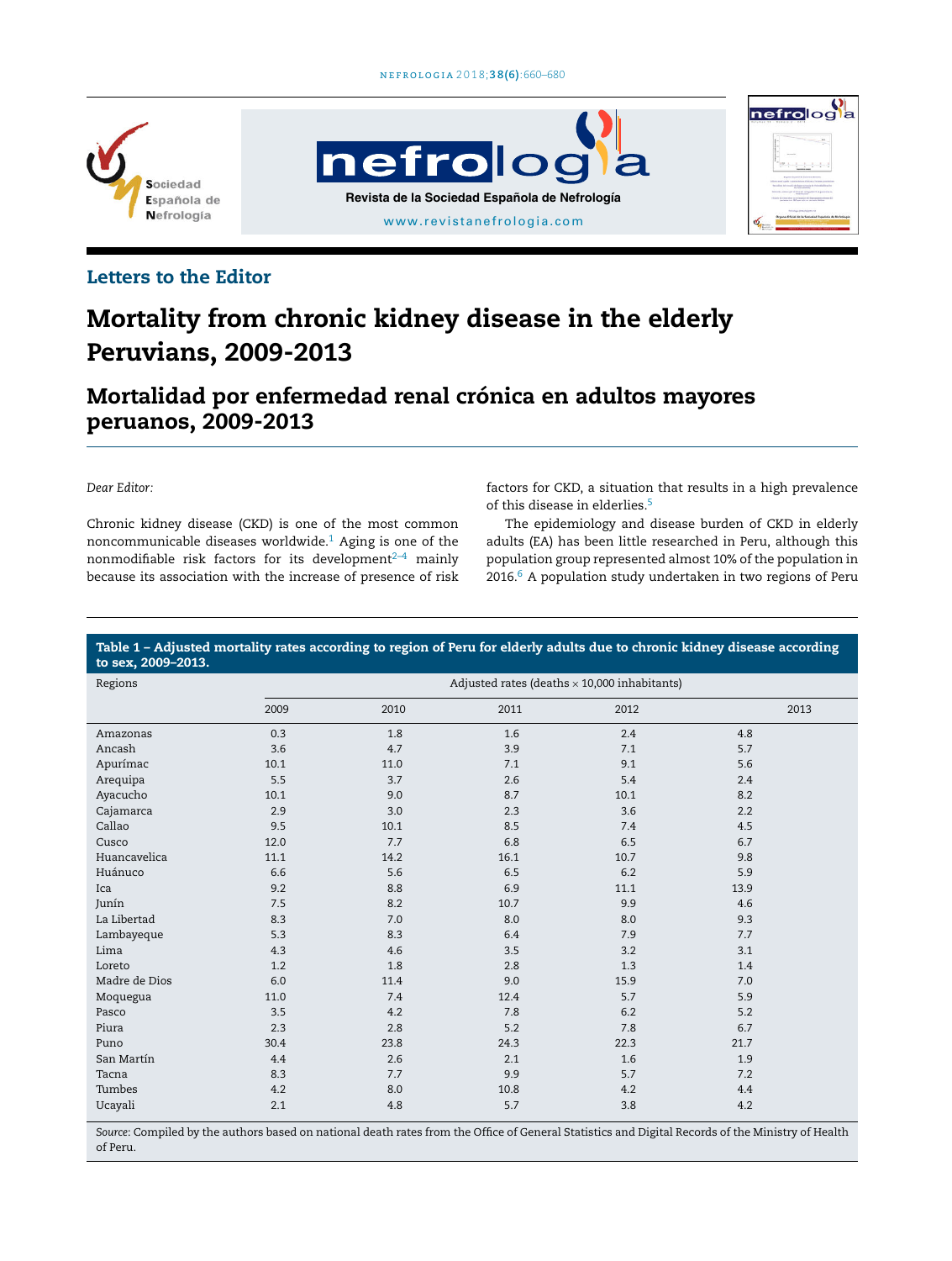discovered an incidence rate of 16.8%, with more occurrences in adults aged over 65 years.<sup>7</sup>

In this regard, we aimed to estimate and compare the mortality rates specific to CKD in the elderly adult population of Peru by region and to determine the conditions related to the access to hemodialysis (HD) in the public health system.

A secondary analysis of the National Death Registry for the years 2009–2013, provided by the Office of General Statistics and Digital Records of the Peru's Ministry of Health (MINSA), was conducted. The registries included all the deaths of EA Peruvians with the codes N18.0–N18.9 of the tenth version of the International Statistical Classification of Diseases (CIE-10) according to region of residence. HD access for patients with CKD was evaluated according to the information provided by the *Fondo Intangible Solidario de Salud* (FISSAL, the largest public financer in Peru for high-cost diseases), including the number of health facilities that subscribed to the agreement for the financing of HD, the number of patients served by this fund, and the number of public facilities by region equipped with HD service during the year 2015. The 2012 Human Development Index and the 2013 Gross Domestic Product (GDP) by region were obtained using the portals of the United Nations Program for Development and the *Instituto Nacional de Estadística e Informática* (INEI), respectively, to understand the relationship between socioeconomic indicators and CKD. The statistics software used for obtaining specific regional death rates was Stata 14.1 (StataCorp LP, TX, USA). The rates were adjusted by sex and expressed for each 10,000 EA in each of the 25 political administrative regions of Peru by year.

During the period of 2009–2013, 195,938 EA deaths were registered, of which 8175 cases (2.4%) were caused by CKD. Variability in the adjusted death rates was observed for CKD, showing higher and lower rates in different regions of Peru. The highest death rates were seen in 2009 in the Puno (30.4), Cusco (12.0), and Huancavelica (11.1) regions and in 2013 in the Puno (21.7), Ica (13.9), and Huancavelica (9.8) regions. The regions in the Andean zone of the country exhibited the highest CKD death rates during the range of years studied (Table 1). In this respect, a report from MINSA indicates that during the years 2000–2012, the Puno, Apurímac, Cusco, Ayacucho, and Moquegua regions exhibited the highest death rates, matching the results of the present study.<sup>8</sup>

Less than half of the regions of the countries (10 of 25) were equipped with health facilities offering HD services functioning under FISSAL, and most of the facilities having HD were located in regions in the coastal zone of Peru, which is characterized by its higher level of economic development. Most of the patients served with FISSAL coverage lived in coastal regions of the country such as Lima, Callao, and Lambayeque. Regarding GDP and IDH, in general, a correspondence was seen between higher levels of these indicators and a greater number of hospitals and medical centers covered by FISSAL, which offered HD service (Table 2).

| Table 2 - Elderly adult population, mortality, socioeconomic indicators, and offer of hemodialysis services related to<br>chronic kidney disease in Peru, according to the region. |                       |                                         |          |                        |                                      |                                      |                                             |  |  |  |  |  |
|------------------------------------------------------------------------------------------------------------------------------------------------------------------------------------|-----------------------|-----------------------------------------|----------|------------------------|--------------------------------------|--------------------------------------|---------------------------------------------|--|--|--|--|--|
| Regions                                                                                                                                                                            | EA population<br>2013 | CKD EA death<br>rates 2013 <sup>a</sup> | HDI 2012 | GDP per capita<br>2013 | HD centers for<br><b>FISSAL 2015</b> | HD care for EA<br><b>FISSAL 2015</b> | MINSA hospitals<br>offering HD care<br>2015 |  |  |  |  |  |
| Amazonas                                                                                                                                                                           | 32,915                | 4.8                                     | 0.38     | 7689                   | $\Omega$                             | $\Omega$                             | $\mathbf{1}$                                |  |  |  |  |  |
| Ancash                                                                                                                                                                             | 112,999               | 5.7                                     | 0.44     | 17,723                 | $\overline{2}$                       | $\mathbf{0}$                         | 3                                           |  |  |  |  |  |
| Apurímac                                                                                                                                                                           | 39,087                | 5.6                                     | 0.34     | 6427                   | $\Omega$                             | $\Omega$                             | 2                                           |  |  |  |  |  |
| Arequipa                                                                                                                                                                           | 133,456               | 2.4                                     | 0.58     | 21,087                 | $\overline{2}$                       | 96                                   | 3                                           |  |  |  |  |  |
| Ayacucho                                                                                                                                                                           | 52,330                | 8.2                                     | 0.33     | 9559                   | $\mathbf{0}$                         | $\mathbf{0}$                         | $\mathbf{1}$                                |  |  |  |  |  |
| Cajamarca                                                                                                                                                                          | 120,217               | 2.2                                     | 0.38     | 9854                   | $\mathbf{1}$                         | 3                                    | $\mathbf{1}$                                |  |  |  |  |  |
| Callao                                                                                                                                                                             | 101,960               | 4.5                                     | 0.59     | 22,655                 | $\mathbf{1}$                         | 156                                  | 3                                           |  |  |  |  |  |
| Cusco                                                                                                                                                                              | 119,115               | 6.7                                     | 0.44     | 19,196                 | $\mathbf{1}$                         | 71                                   | 2                                           |  |  |  |  |  |
| Huancavelica                                                                                                                                                                       | 32,079                | 9.8                                     | 0.30     | 7963                   | $\mathbf{O}$                         | $\Omega$                             | $\mathbf{1}$                                |  |  |  |  |  |
| Huánuco                                                                                                                                                                            | 66,541                | 5.9                                     | 0.37     | 6624                   | $\mathbf{1}$                         | 45                                   | $\mathbf{1}$                                |  |  |  |  |  |
| Ica                                                                                                                                                                                | 77,140                | 13.9                                    | 0.54     | 23,359                 | $\mathbf{0}$                         | 82                                   | 2                                           |  |  |  |  |  |
| Junín                                                                                                                                                                              | 113,712               | 4.6                                     | 0.45     | 9548                   | $\Omega$                             | $\mathbf{0}$                         | $\overline{4}$                              |  |  |  |  |  |
| La Libertad                                                                                                                                                                        | 170,586               | 9.3                                     | 0.47     | 13,651                 | $\mathbf{0}$                         | $\mathbf{0}$                         | 3                                           |  |  |  |  |  |
| Lambayeque                                                                                                                                                                         | 108,291               | 7.7                                     | 0.46     | 9872                   | $\overline{4}$                       | 151                                  | 2                                           |  |  |  |  |  |
| Lima                                                                                                                                                                               | 994,208               | 3.1                                     | 0.63     | 22,655                 | 23                                   | 614                                  | 23                                          |  |  |  |  |  |
| Loreto                                                                                                                                                                             | 63,398                | 1.4                                     | 0.40     | 10,080                 | $\Omega$                             | 33                                   | 2                                           |  |  |  |  |  |
| Madre de Dios                                                                                                                                                                      | 6323                  | 7.0                                     | 0.56     | 24,381                 | $\mathbf{0}$                         | $\overline{4}$                       | $\mathbf{1}$                                |  |  |  |  |  |
| Moquegua                                                                                                                                                                           | 18,735                | 5.9                                     | 0.62     | 51,293                 | $\mathbf{O}$                         | $\mathbf{0}$                         | $\mathbf{1}$                                |  |  |  |  |  |
| Pasco                                                                                                                                                                              | 20,462                | 5.2                                     | 0.41     | 17,597                 | $\mathbf{0}$                         | $\Omega$                             | $\mathbf{0}$                                |  |  |  |  |  |
| Piura                                                                                                                                                                              | 153,207               | 6.7                                     | 0.44     | 12,316                 | 6                                    | 23                                   | 2                                           |  |  |  |  |  |
| Puno                                                                                                                                                                               | 126,681               | 21.7                                    | 0.39     | 7847                   | $\mathbf{0}$                         | $\Omega$                             | $\overline{2}$                              |  |  |  |  |  |
| San Martín                                                                                                                                                                         | 53,850                | 1.9                                     | 0.44     | 6892                   | $\mathbf{1}$                         | 10                                   | $\mathbf{1}$                                |  |  |  |  |  |
| Tacna                                                                                                                                                                              | 26,973                | 7.2                                     | 0.56     | 18,652                 | $\mathbf{O}$                         | $\mathbf{0}$                         | $\mathbf{1}$                                |  |  |  |  |  |
| Tumbes                                                                                                                                                                             | 15,934                | 4.4                                     | 0.52     | 12,704                 | $\mathbf{0}$                         | $\Omega$                             | $\mathbf{1}$                                |  |  |  |  |  |
| Ucayali                                                                                                                                                                            | 33,655                | 4.2                                     | 0.43     | 9548                   | $\mathbf{0}$                         | 21                                   | 2                                           |  |  |  |  |  |

HD: hemodialysis; FISSAL: Intangible Solidarity Health Fund; MINSA: Peru's Ministry of Health; CKD: chronic kidney disease; EA: elderly adults; HDI: human development index; GDP: gross domestic product.

a Death rate adjusted by sex.